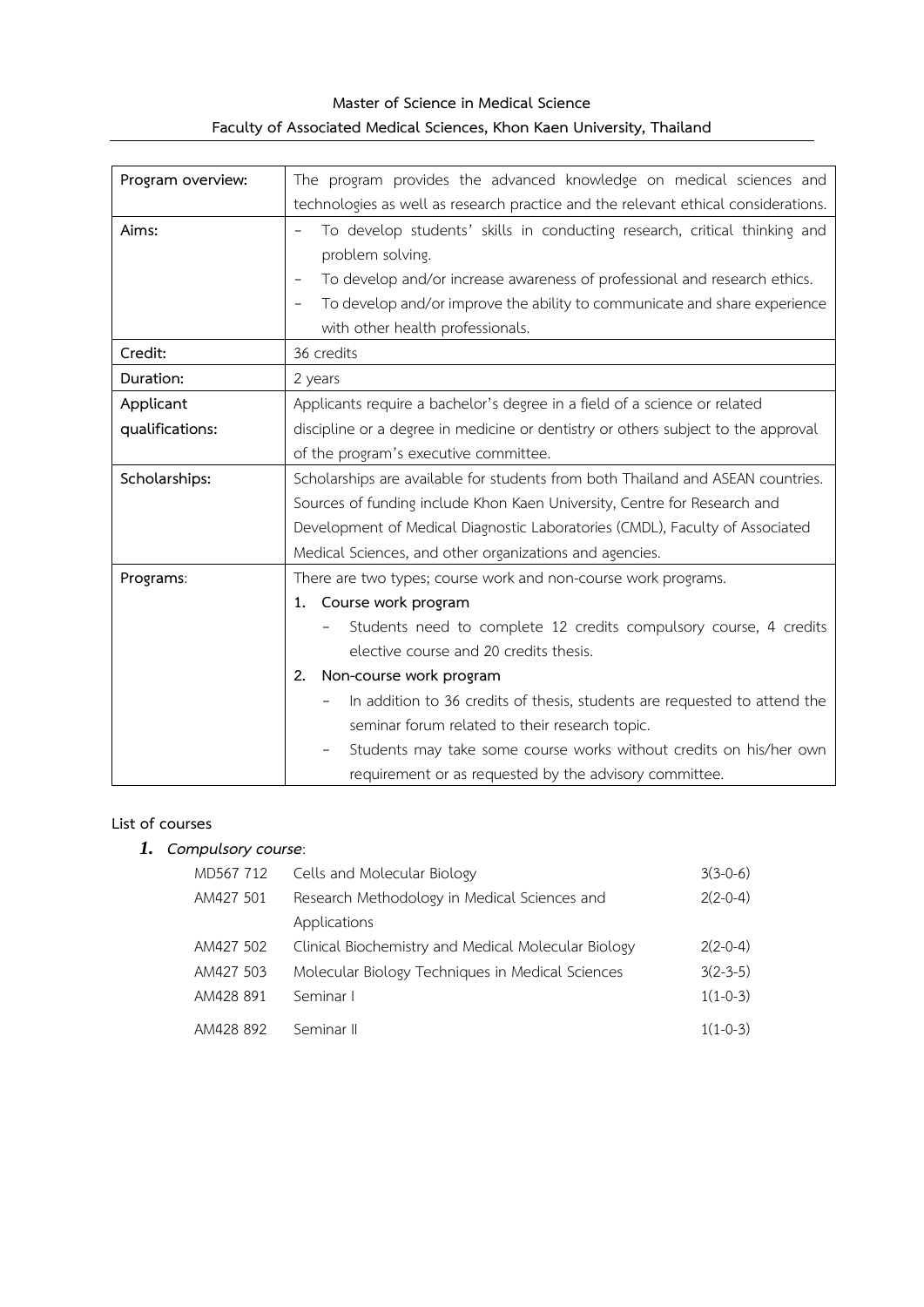## *2. Elective course (Example)*

| AM427504 | Critical Appraisal of Medical Sciences Research Articles    | $2(2-0-4)$ |
|----------|-------------------------------------------------------------|------------|
| AM427302 | Integration of Laboratory Results for Thalassemia Diagnosis | $1(1-0-3)$ |
| AM427301 | Molecular Pathogenesis and Analysis of Thalassemia          | $2(1-3-4)$ |
| AM137206 | Molecular Bacterial Genetics                                | $2(2-0-4)$ |
| AM427420 | Molecular Genetics of Major Histocompatibility Complex      | $2(2-0-4)$ |

*Note: In addition to the above mentioned elective courses, students may enroll other courses approved by thesis advisor.* 

#### *3. Thesis*

Each student selects a major advisor to conduct a research in a field of medical science according to his/her interests. A formal thesis committee is appointed to assist the student in planning and conducting the research. The student's progress will be evaluated by the committee every semester.

|                   |                                             | Credits         |                |
|-------------------|---------------------------------------------|-----------------|----------------|
|                   |                                             | Non-course work | Course work    |
| Year 1/Semester 1 |                                             |                 |                |
| MD567 712         | Cells and Molecular Biology                 |                 | 3              |
| AM427 501         | Research Methodology in Medical Sciences    |                 | $\overline{2}$ |
|                   | and Applications                            |                 |                |
| AM427 502         | Clinical Biochemistry and Medical Molecular |                 | 2              |
|                   | Biology                                     |                 |                |
| AM427 898         | <b>Thesis</b>                               | 9               |                |
| XXX XXX           | <b>Elective Courses</b>                     |                 | $\overline{2}$ |
|                   | Total credits registered                    | 9               | 9              |
|                   | Cumulative credits                          | 9               | 9              |
| Year 1/Semester 2 |                                             |                 |                |
| AM427 503         | Molecular Biology Techniques in Medical     |                 | 3              |
|                   | Sciences                                    |                 |                |
| AM427 898         | Thesis                                      | 9               |                |
| AM427 899         | <b>Thesis</b>                               |                 | 4              |
| XXX XXX           | <b>Elective Courses</b>                     |                 | $\overline{2}$ |
|                   | Total credits registered                    | 9               | 9              |
|                   | Cumulative credits                          | 18              | 18             |
| Year 2/Semester 1 |                                             |                 |                |
| AM428 891         | Seminar 1                                   | $\equiv$        | 1              |
| AM427 898         | <b>Thesis</b>                               | 9               |                |
| AM427 899         | Thesis                                      |                 | 8              |
|                   | Total credits registered                    | 9               | 9              |
|                   | Cumulative credits                          | 27              | 27             |
| Year 2/Semester 2 |                                             |                 |                |
| AM428 892         | Seminar 2                                   |                 | 1              |
| AM427 898         | <b>Thesis</b>                               | 9               |                |
| AM427 899         | Thesis                                      |                 | 8              |
|                   | Total credits registered                    | 9               | 9              |
|                   | Cumulative credits                          | 36              | 36             |

#### **Study plan**